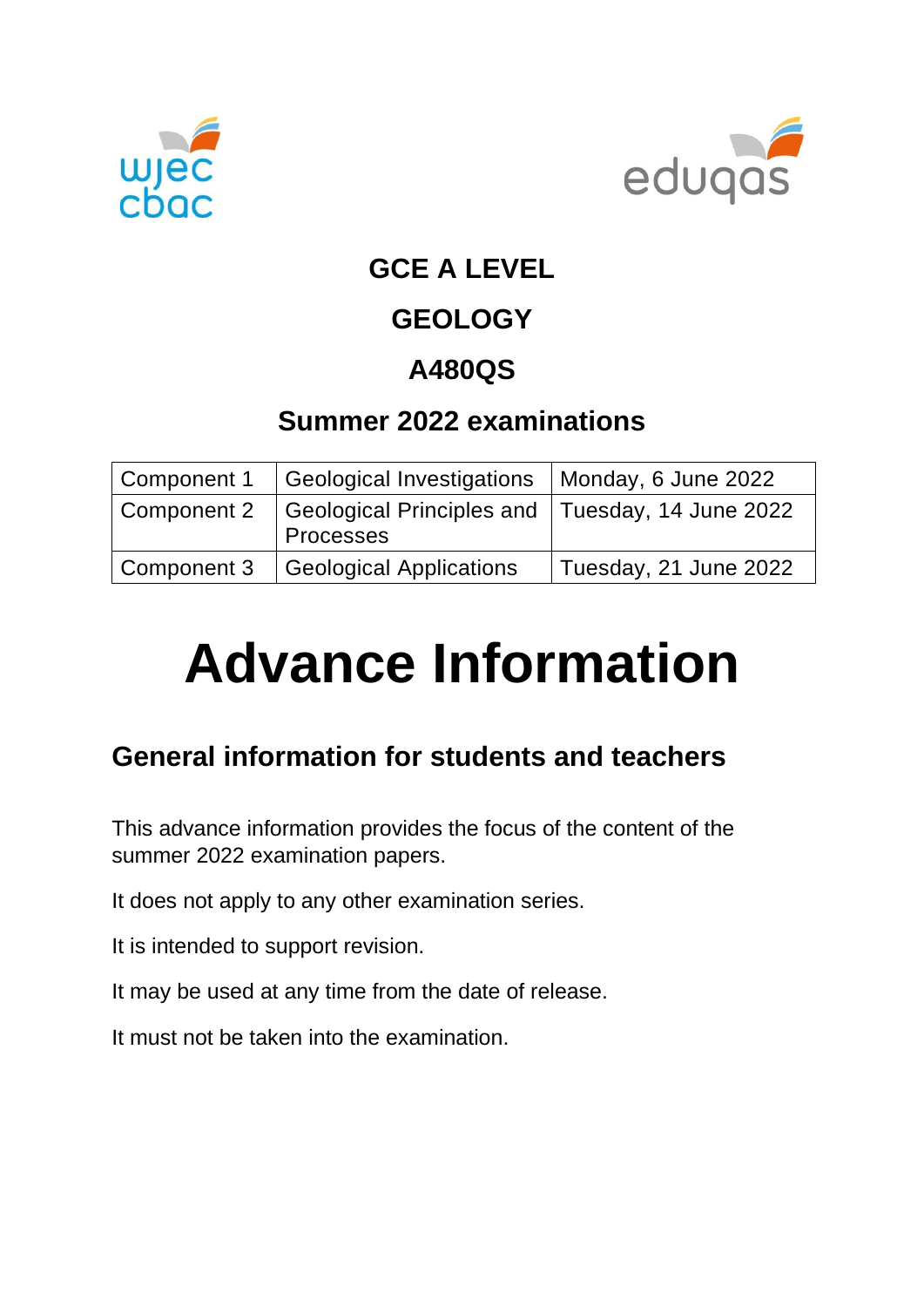#### **Subject information for students and teachers**

A guidance document on advance information has been produced by The Joint Council for Qualifications (JCQ) on behalf of all awarding organisations. It can be found [here.](https://www.jcq.org.uk/wp-content/uploads/2021/10/Advance-Information-for-General-Qualifications-2021-22.pdf)

This advance information covers Component 1, Component 2 and Component 3. There is no advance information for the Practical Endorsement (NEA).

The following areas of content are suggested as key areas of focus for revision and final preparation, in relation to the Summer 2022 examinations.

The aim should still be to cover all specification content in teaching and learning.

The list shows the major focus of each paper; the topic areas are listed in rank order, with the areas carrying the highest mark allocations at the top of each list.

Topics **not** included on the list below **may** still appear across the assessment, for instance in multiple-choice items, questions with a low tariff, or via synopticity.

Assessment of practical skills (Appendix A parts 1 and 3 of the specification) and mathematical skills (Appendix C of the specification) will occur throughout the three papers.

#### **Component 1**

- Topic F2 Key Idea 3 (including required practical techniques) Deformation results when rocks undergo permanent strain in response to applied tectonic stresses and can be interpreted using geological maps.
- Topic F2 Key Idea 1 (including required practical techniques) The mineralogy and texture of sedimentary rocks are the result of the surface process part of the rock cycle, driven by external energy sources.
- Topic F2 Key Idea 2 (including required practical techniques) The formation and alteration of igneous and metamorphic rocks result from the Earth's internal energy.
- Topic G4 Key Idea 3 A wide range of prospecting techniques can be employed to explore for mineral resources.

#### **Component 2**

- Topic F2 Key Idea 1 The mineralogy and texture of sedimentary rocks are the result of the surface process part of the rock cycle, driven by external energy sources.
- Topic F2 Key Idea 2 The formation and alteration of igneous and metamorphic rocks result from the Earth's internal energy.
- Topic F3 Key Idea 1 Study of present day processes and organisms enables understanding of changes in the geological past.